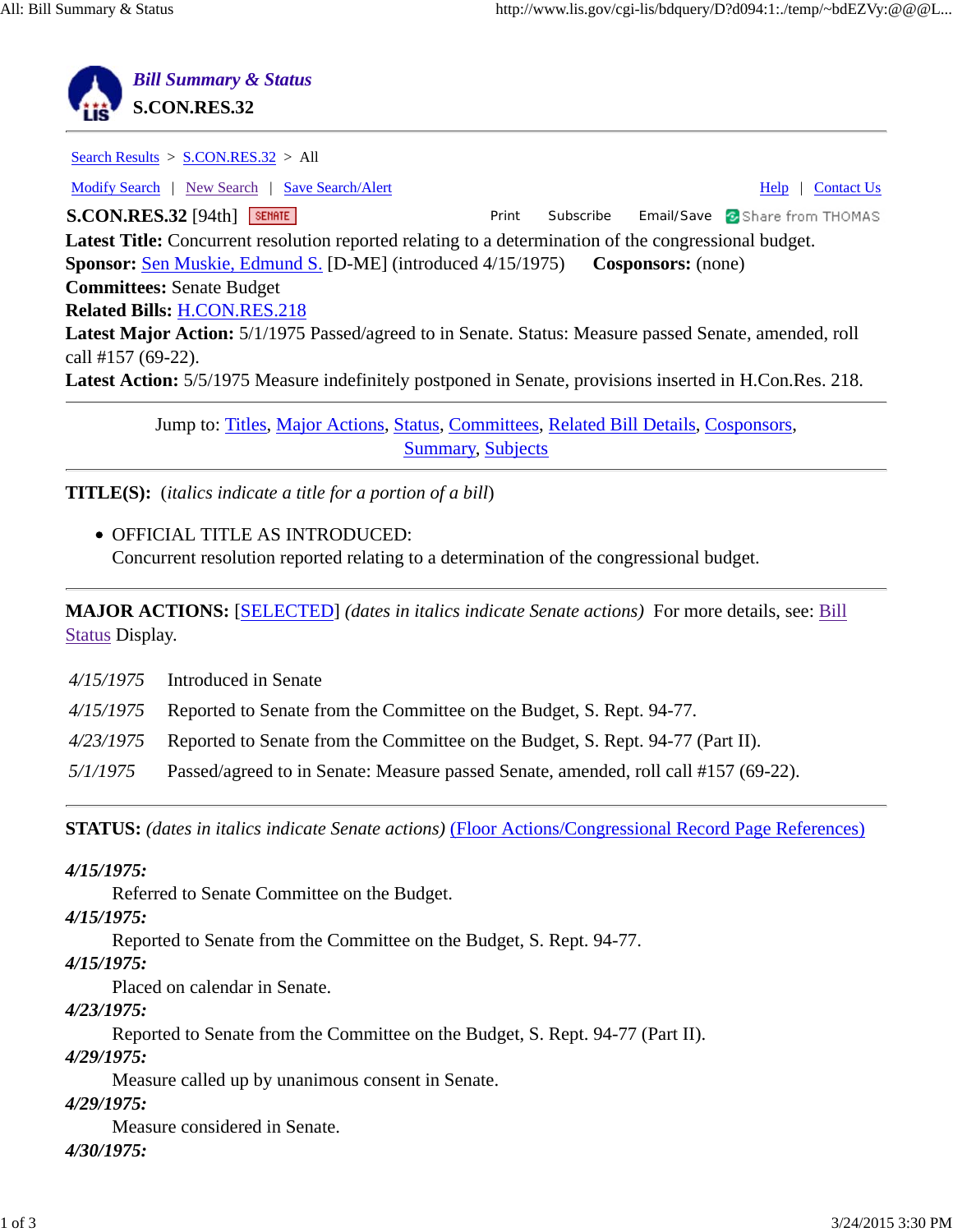Measure considered in Senate. *5/1/1975:*

Measure considered in Senate.

*5/1/1975:*

Measure passed Senate, amended, roll call #157 (69-22).

*5/5/1975:*

Senate vacated its action on 5/1/75.

*5/5/1975:*

Measure indefinitely postponed in Senate, provisions inserted in H.Con.Res. 218.

# **COMMITTEE(S):**

| <b>Committee/Subcommittee:</b> | <b>Activity:</b>    |
|--------------------------------|---------------------|
| <b>Senate Budget</b>           | Referral, Reporting |

# **Related Bills Identified by CRS, House, and Senate Staff:** [Help]

| <b>Bill:</b>  | <b>Relationship:</b>           |
|---------------|--------------------------------|
| H.CON.RES.218 | Related bill identified by CRS |

### COSPONSOR(S):

\*\*\*NONE\*\*\*

# **SUMMARY AS OF:**

5/5/1975--Senate vitiated passage of bill after amendment. (There is 1 other summary)

(Senate vacated its action on 5/1/75)

Sets total budget outlays for fiscal year 1976 at \$365,000,000,000; new budget authority at \$388,600,000,000; the deficit at \$67,200,000,000; and revenues at \$297,800,000,000. Estimates that the receipts from leasing of the Outer Continental Shelf for oil exploration will be \$4,000,000,000 rather than the \$8,000,000,000 estimated in the President's budget.

# **SUBJECT(S):**

• CRS INDEX TERMS:

Economics and public finance Congress Congressional-executive relations Continental shelf Federal budgets Fiscal policy Government spending Internal revenue Oceans and oceanography Oil and gas leases Petroleum and petroleum products Public debt

Search Results > S.CON.RES.32 > All